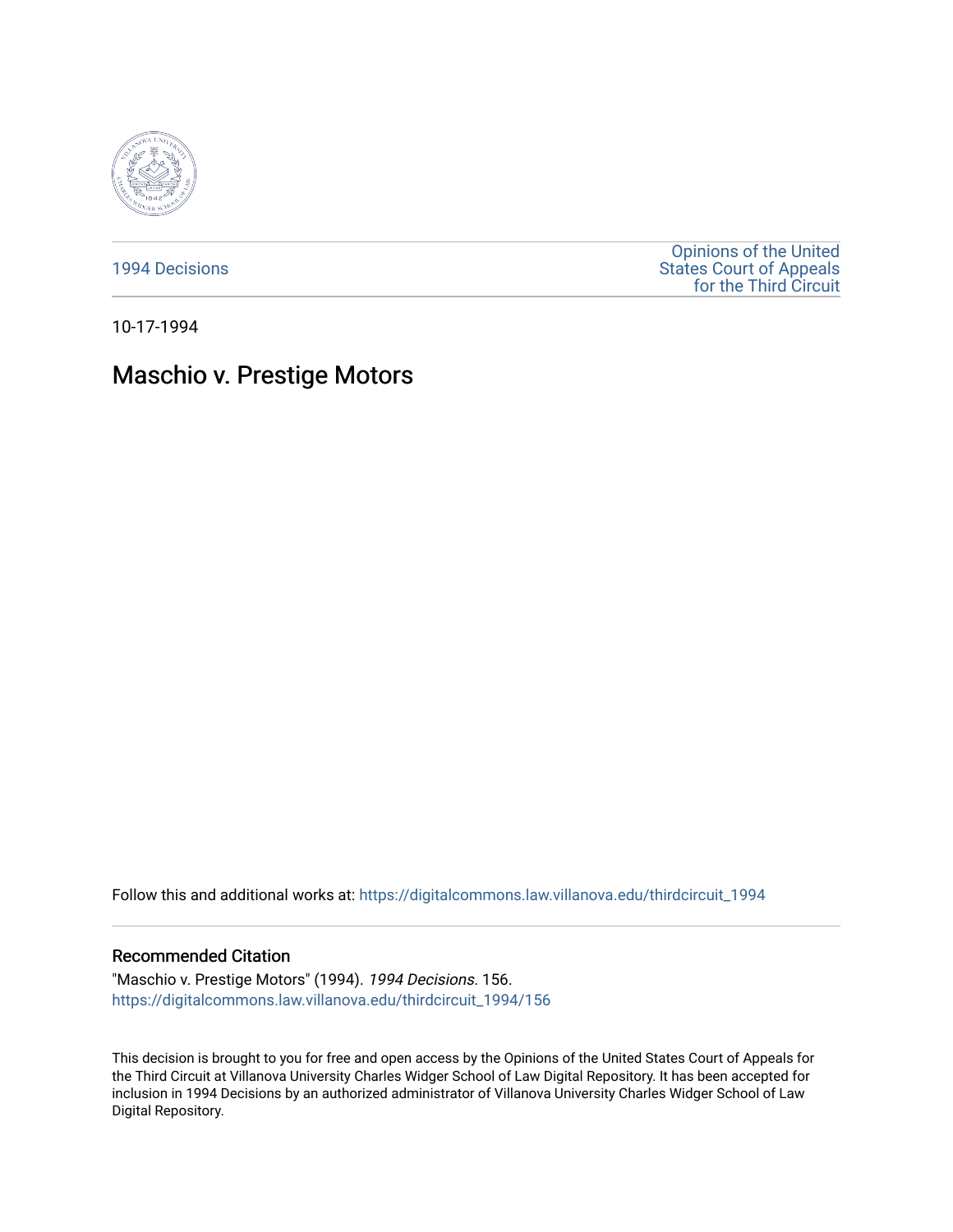UNITED STATES COURT OF APPEALS FOR THE THIRD CIRCUIT

No. 94-5114

MAURO MASCHIO, Individually and as President of Euro-Trade U.S.A., Ltd.; EURO-TRADE U.S.A. LTD., (a New York Corporation), Appellants

V.

PRESTIGE MOTORS, (a New Jersey Corporation)

ON APPEAL FROM THE UNITED STATES DISTRICT COURT FOR THE DISTRICT OF NEW JERSEY (D.C. Civil No. 93-02167)

Submitted Under Third Circuit LAR 34.1(a) August 12, 1994

Before: HUTCHINSON and NYGAARD, Circuit Judges and KATZ, District Judge\*

(Opinion filed: October 17, 1994)

ANDREW J. KYREAKAKIS, ESQUIRE Ambrosio, Kyreakakis & DiLorenzo 317 Belleville Avenue Bloomfield, NJ 07003 Attorney for Appellants

THOMAS H. BRUINOOGE, ESQUIRE GEORGE P. STASIUK, ESQUIRE Bruinooge & Associates 85 Orient Way Rutherford, NY 07070 Attorneys for Appellee

OPINION OF THE COURT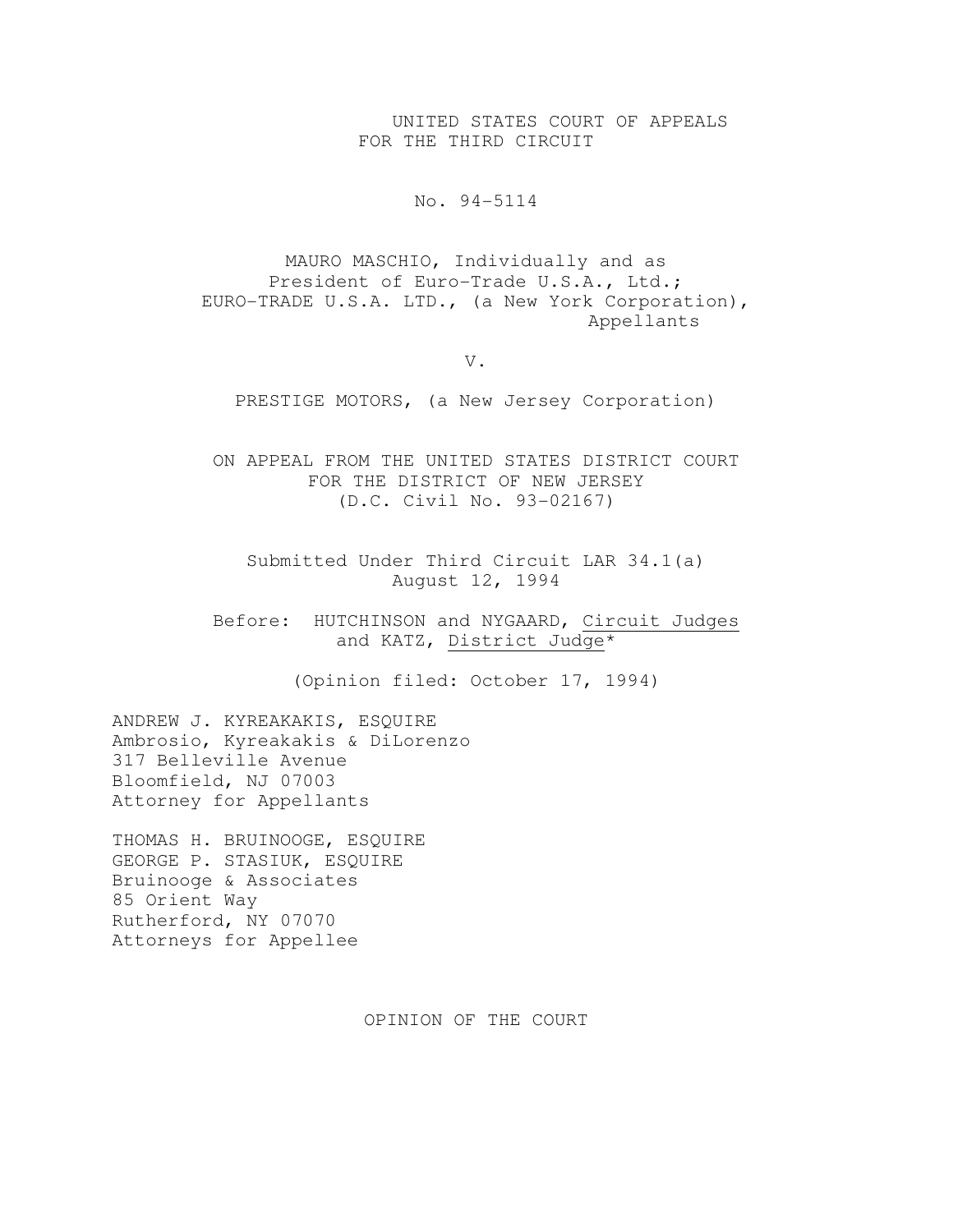\* Honorable Marvin Katz, United States District Judge for the Eastern District of Pennsylvania, sitting by designation.

## NYGAARD, Circuit Judge.

 Mauro Maschio appeals from a district court order granting summary judgment against him in an action he filed under the Automobile Dealer's Day in Court Act ("ADDCA"), 15 U.S.C. §§1221-25. Because we conclude that the defendant, Prestige Motors, Inc., is not a "manufacturer" within the meaning of the ADDCA, we will affirm.

I.

 Mercedes-Benz of North America is an affiliate of Daimler-Benz, a German manufacturer of luxury automobiles. Defendant Prestige Motors, Inc. is an authorized dealer of Mercedes-Benz vehicles. Maschio is the principal owner of Euro-Trade, U.S.A., Ltd., a corporation licensed to sell automobiles.

 Maschio and Euro-Trade regularly purchased scarce "high-end" automobiles from authorized dealers, including several Mercedes-Benz dealers. They would then resell them at a profit to customers desiring exotic vehicles not generally available in dealers' showrooms. During 1989 and 1990, Maschio and Euro-Trade attempted to purchase sixteen new vehicles from Prestige at retail, intending to resell them to the general public. There was no formal franchise agreement between Prestige and Euro-Trade. Instead, Prestige accepted orders on the same purchase order form it used when dealing with typical retail buyers. Prestige honored six of these contracts, but refused to deliver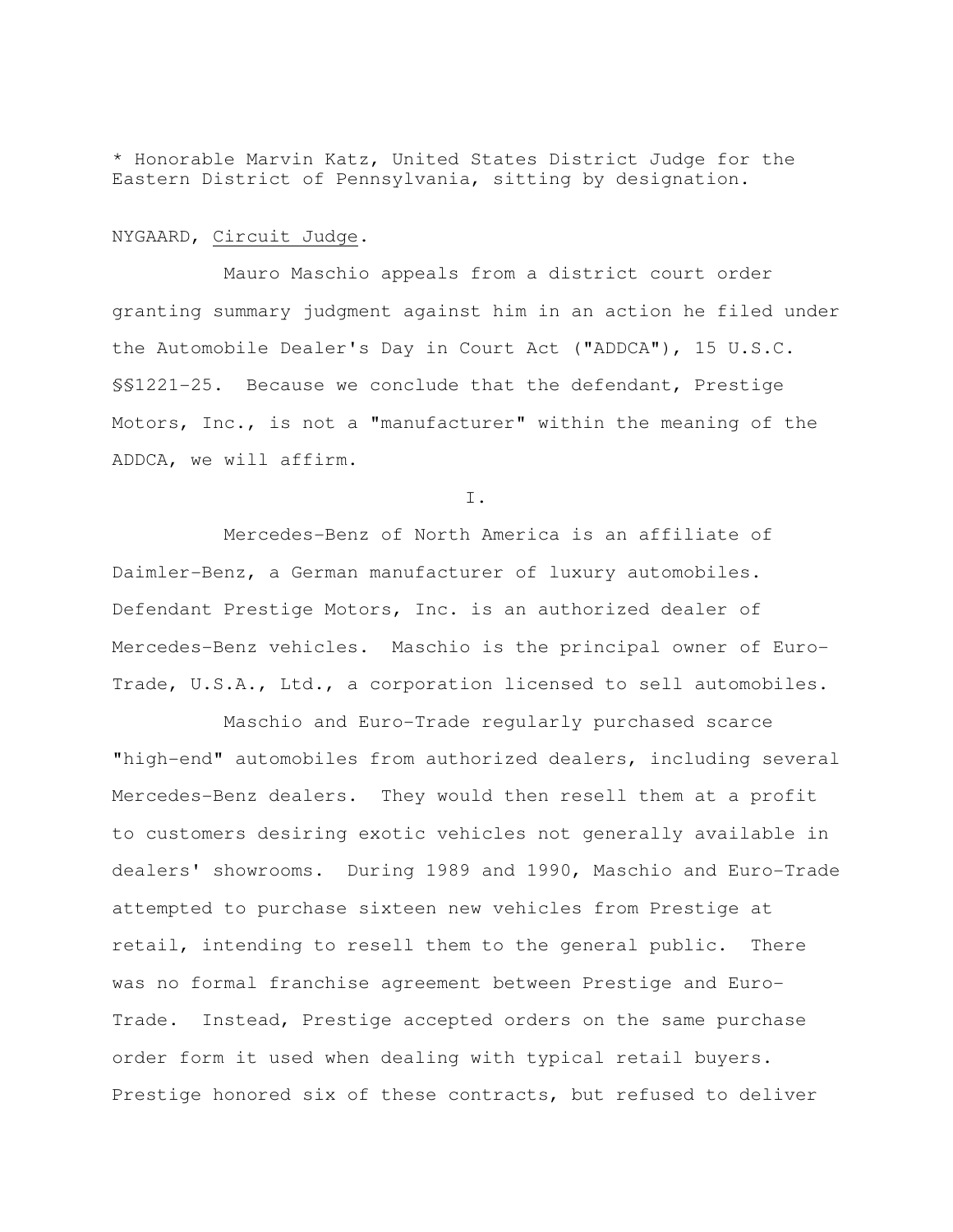the remaining ten vehicles, allegedly because of pressure exerted on it by Mercedes Benz of North America to refrain from selling automobiles to Maschio.

> The district court granted summary judgment in favor of Prestige on the ADDCA claim, and after determining that complete diversity was lacking, dismissed the pendent state law causes of action. It held that the purchase orders used in the series of vehicle purchases did not constitute a franchise agreement within the meaning of the ADDCA, a necessary element of any such case.

II.

 The ADDCA is a remedial statute enacted to redress the economic imbalance and unequal bargaining power between large automobile manufacturers and local dealerships, protecting dealers from unfair termination and other retaliatory and coercive practices. See, e.g., Hanley v. Chrysler Motors Corp., 433 F.2d 708, 710-11 (10th Cir. 1970). It is, essentially, a supplement to the national antitrust laws, passed to counterbalance the economic leverage a manufacturer has over its ostensibly independent dealers, and its "control over [its] product in what amounts to quasi-integration to the retail level of distribution." H.R. Rep. No. 2850, 84th Cong., 2d Sess. 1, 3, reprinted in 1956 U.S.C.C.A.N 4596, 4596, 4598. There are four elements of an ADDCA cause of action: (1) the plaintiff must be an automobile dealer; (2) the defendant must be an "automobile manufacturer" engaged in commerce; (3) there must be a manufacturer-dealer relationship embodied in a written franchise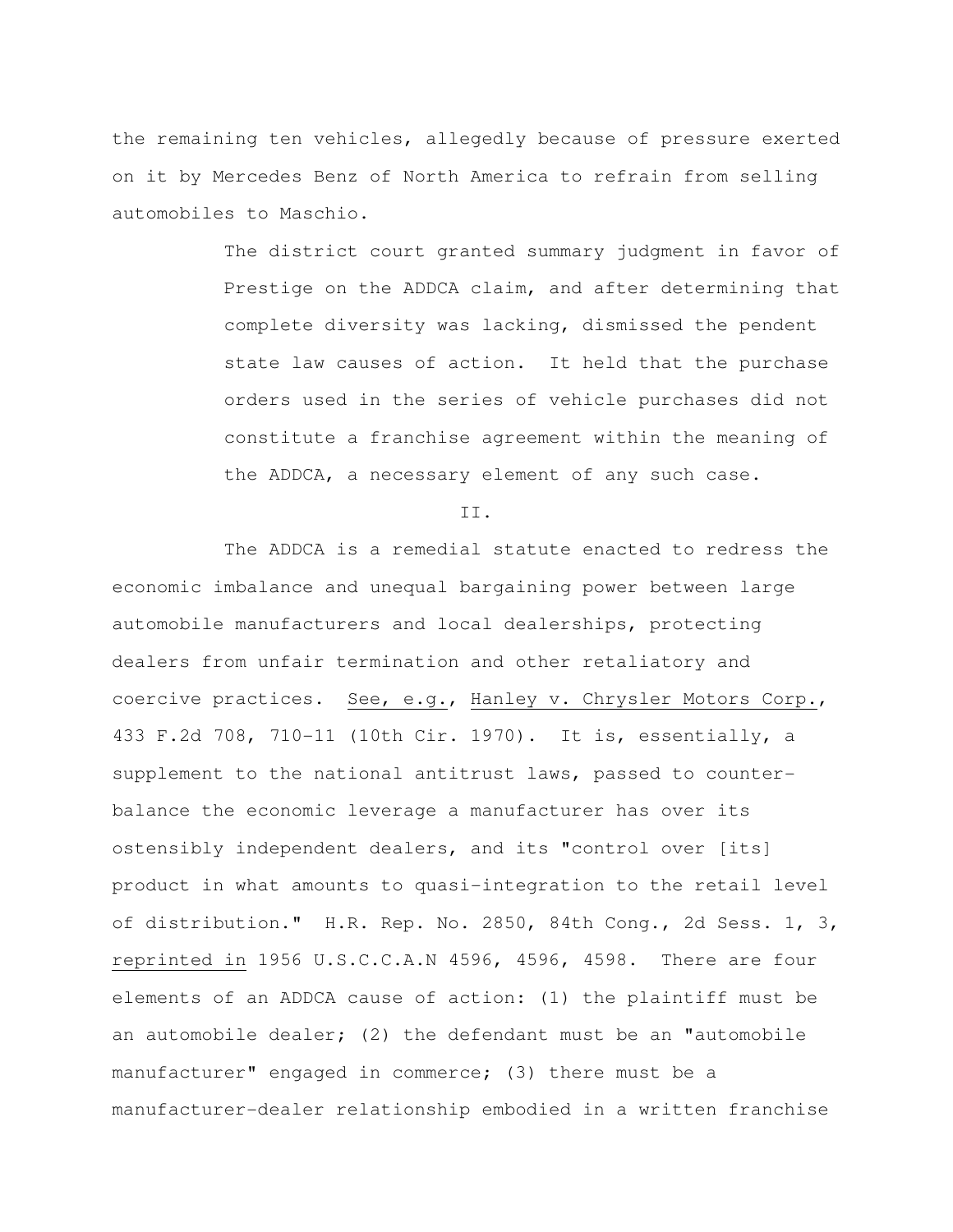agreement; and (4) the plaintiff must have been injured by the defendant's failure to act in good faith. 15 U.S.C. § 1222; Sherman v. British Leyland Motors, Ltd., 601 F.2d 429, 441 (9th Cir. 1979).

 Although the district court granted summary judgment in favor of Prestige, concluding that the sixteen purchase orders did not constitute a franchise agreement, we will assume, without deciding, that there was a valid franchise agreement.<sup>1</sup> We will further assume, without deciding both, that Euro-Trade was a dealer within the meaning of the Act, and that Prestige terminated its "franchise" in other than good faith. We will instead simply analyze the narrow question of whether Prestige was a manufacturer under the ADDCA, which we conclude determines the outcome of Maschio's appeal.

 It is axiomatic that our inquiry begins with the language of the statute. 28 U.S.C. § 1221 defines the term "automobile manufacturer" as any person, partnership, corporation,

association, or other form of business enterprise engaged in the manufacturing or assembling of passenger cars, trucks, or station wagons, including any person, partnership, or corporation which acts for and is under the control of such manufacturer or assembler in connection with the distribution of said automotive vehicles.

 <sup>1&</sup>quot;An appellate court may affirm a correct decision by a lower court on grounds different than those used by the lower court in reaching its decision." Erie Telecommunications, Inc. v. City of Erie, 853 F.2d 1084, 1089 n.10 (3d Cir. 1988) (citing cases).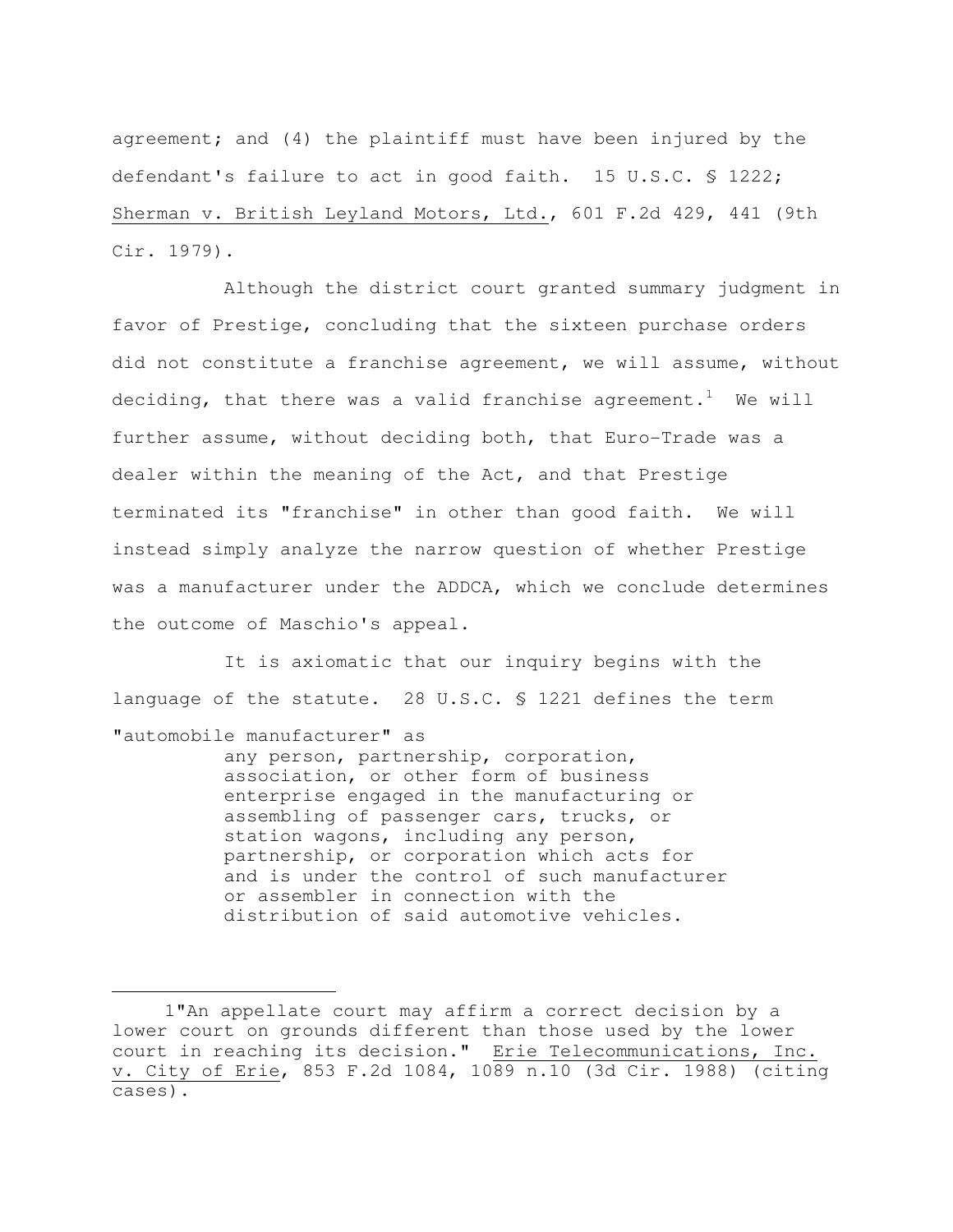Prestige, of course, does not manufacture or assemble automobiles. To be liable as a manufacturer, then, Prestige must be found to be both "acting for" and "under the control of" Mercedes-Benz.

 Only three courts of appeals have had occasion to interpret § 1221(a). The first considered "the 'control' requirement [to be] satisfied by showing corporate ownership and confluence of interest." Colonial Ford, Inc. v. Ford Motor Co., 592 F.2d 1126, 1129 (10th Cir. 1979). In the other two, the issue was resolved by reference to agency law. Stansifer v. Chrysler Motors Corp., 487 F.2d 59, 64 (9th Cir. 1973); Volkswagen Interamericana, S.A. v. Rohlsen, 360 F.2d 437, 441 (1st Cir. 1966).

 These cases usually arise, however, in the context of distributors or importers that stand between the dealer and the physical manufacturer. In those circumstances, courts will be justifiably concerned that physical manufacturers might attempt to avoid the ADDCA's requirements by placing a strawman between themselves and their dealers, thus insulating themselves from the duty to act in good faith. In Rohlsen, for example, the court stated that "the inclusion of certain distributors in section 1221(a) was designed only to prevent a manufacturer from circumventing its responsibilities under the act by transacting business with its dealers through alter egos." 360 F.2d at 437.

 That context is not present here. Mercedes-Benz of North America never agreed to accept Euro-Trade as a dealer. Nor did Mercedes-Benz employ Prestige as an alter ego to impose